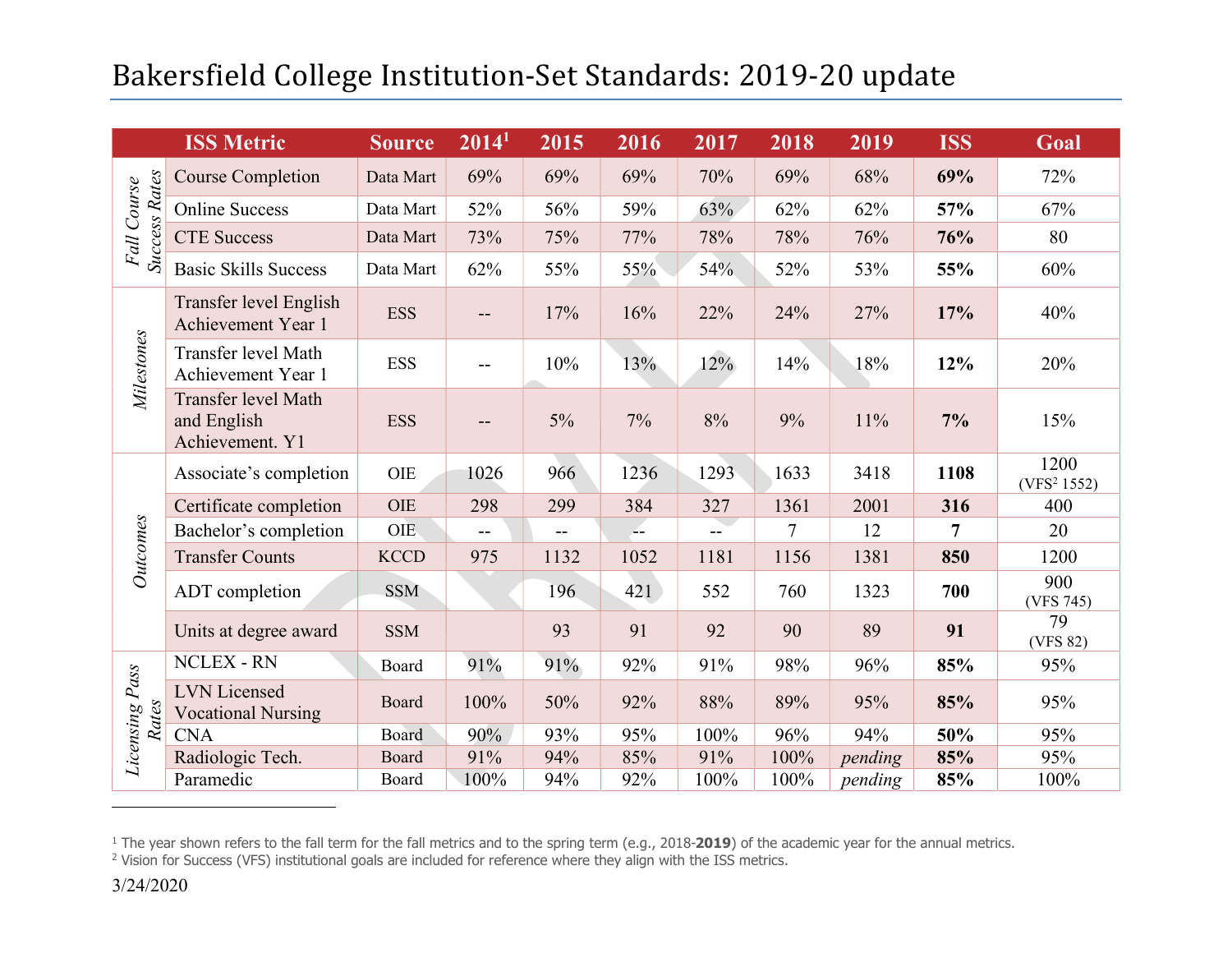| <b>Employment Rates</b>    |                                  |                   | 2014 | 2015 | 2016 | 2017   | 2018 | 2019 | <b>ISS</b> | Goal             |
|----------------------------|----------------------------------|-------------------|------|------|------|--------|------|------|------------|------------------|
|                            | Employment in field              | <b>SSM/CTEOS</b>  |      |      |      | 70%    | 66%  | 67%  | 66%        | 75%<br>(VFS 69%) |
| <b>Job Placement Rates</b> |                                  |                   |      |      |      |        |      |      |            |                  |
|                            | <b>NCLEX - RN</b>                | Perkins/Data Mart | 91%  | 96%  | 88%  | 91%    | 96%  | 98%  | 75%        | 96%              |
|                            | <b>LVN</b> Nursing               | Perkins/Data Mart | 89%  | 95%  | 70%  | 89%    | 95%  | 85%  | 75%        | 96%              |
|                            | <b>CNA</b>                       | Perkins/Data Mart | 68%  | 81%  | 62%  | 68%    | 81%  | 81%  | 60%        | 80%              |
|                            | Radiologic Technology            | Perkins/Data Mart | 100% | 100% | 76%  | 85%    | 100% | 95%  | 75%        | 100%             |
|                            | Accounting                       | Perkins/Data Mart | 71%  | 80%  | 53%  | $71\%$ | 80%  | 76%  | 60%        | 80%              |
|                            | Admin. of Justice                | Perkins/Data Mart | 71%  | 86%  | 74%  | 77%    | 86%  | 81%  | 60%        | 90%              |
|                            | <b>Automotive Technology</b>     | Perkins/Data Mart | 57%  | 78%  | 60%  | 57%    | 78%  | 79%  | 60%        | 75%              |
|                            | Business & Commerce              | Perkins/Data Mart | 61%  | 75%  | 43%  | 61%    | 75%  | 63%  | 60%        | 80%              |
|                            | Child Development                | Perkins/Data Mart | 62%  | 72%  | 54%  | 62%    | 72%  | 76%  | 55%        | 80%              |
|                            | Drafting                         | Perkins/Data Mart | 79%  | 77%  | 69%  | 79%    | 77%  | 77%  | 60%        | 75%              |
|                            | Electrical                       | Perkins/Data Mart | 100% | n/a  | 100% | 100%   | 100% | 100% | 60%        | 80%              |
|                            | Electronics/Elec tech            | Perkins/Data Mart | 80%  | 76%  | 73%  | 80%    | 76%  | 89%  | 60%        | 80%              |
|                            | <b>Emergency Medical</b><br>Tech | Perkins/Data Mart | 84%  | 82%  | 68%  | 84%    | 82%  | 92%  | 60%        | 80%              |
|                            | Fire Technology                  | Perkins/Data Mart | 88%  | 60%  | 80%  | 87%    | 60%  | 100% | 50%        | 80%              |
|                            | <b>Human Services</b>            | Perkins/Data Mart | 68%  | 73%  | 50%  | 68%    | 73%  | 64%  | 50%        | 75%              |
|                            | Machine Tool/ Shop               | Perkins/Data Mart | 61%  | 89%  | 71%  | 61%    | 71%  | 86%  | 60%        | 85%              |
|                            | <b>Welding and Cutting</b>       | Perkins/Data Mart | 82%  | 71%  | 83%  | 82%    | 71%  | 72%  | 60%        | 70%              |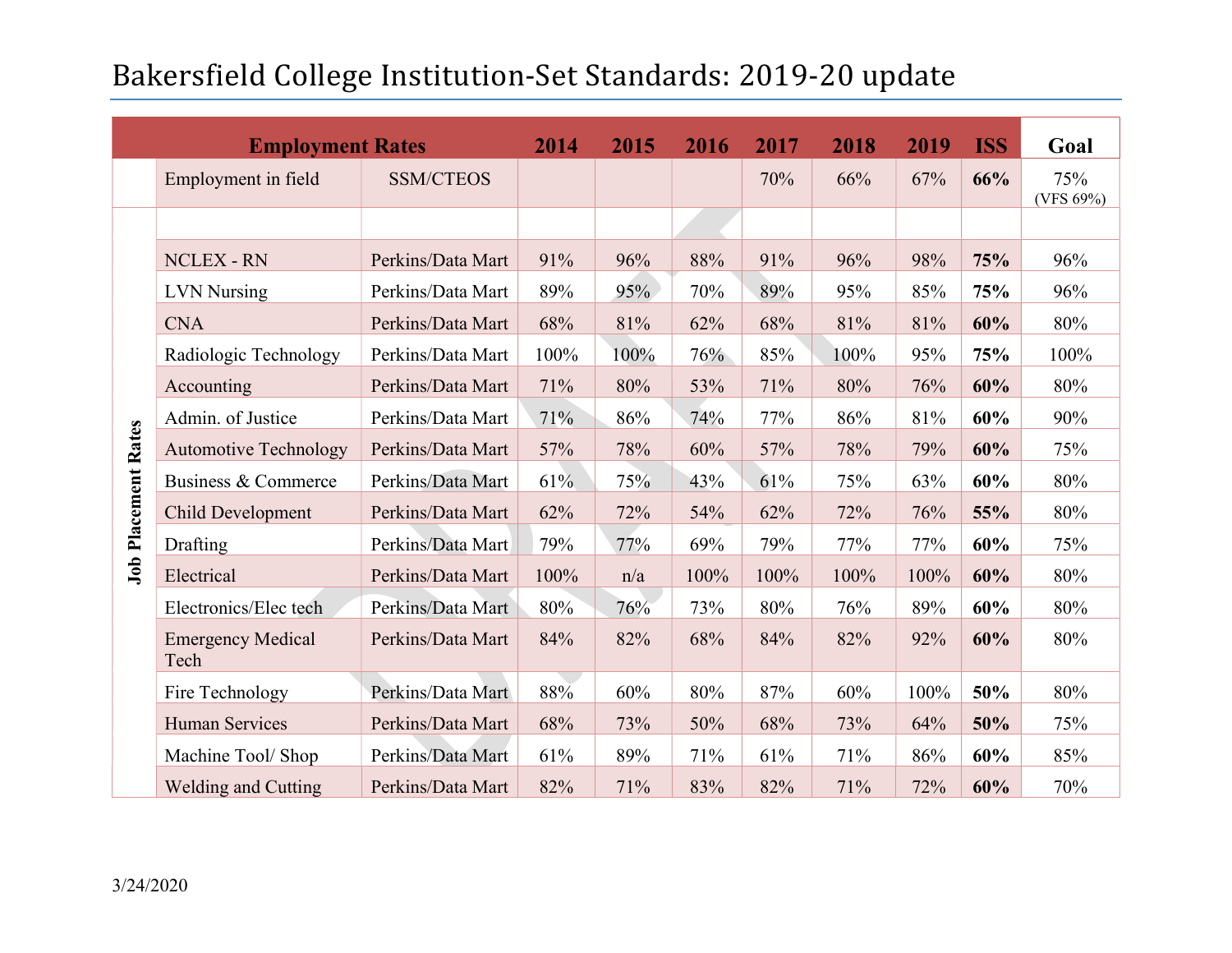ISS Review History

AIQ: 9/25/18; 2/26/19; 3/12/19; 4/9/19; 4/23/19

Academic Senate Exec: 3/29/17; 2/15/18;

Academic Senate General Session: 4/5/17; 9/1/17; 9/15/17; 2/21/18; 3/27/19; 4/10/19

College Council: 3/17/17; 4/7/17; 4/21/17; 9/1/17; 9/15/17; 10/6/17; 2/2/18; 9/7/18; 3/15/19; 5/3/19

Data Coaches: 2/1/17; 2/28/17; 4/18/17; 2/12/18; 2/15/18

Presidents' Cabinet: 4/1/17; 3/27/18; 3/4/19